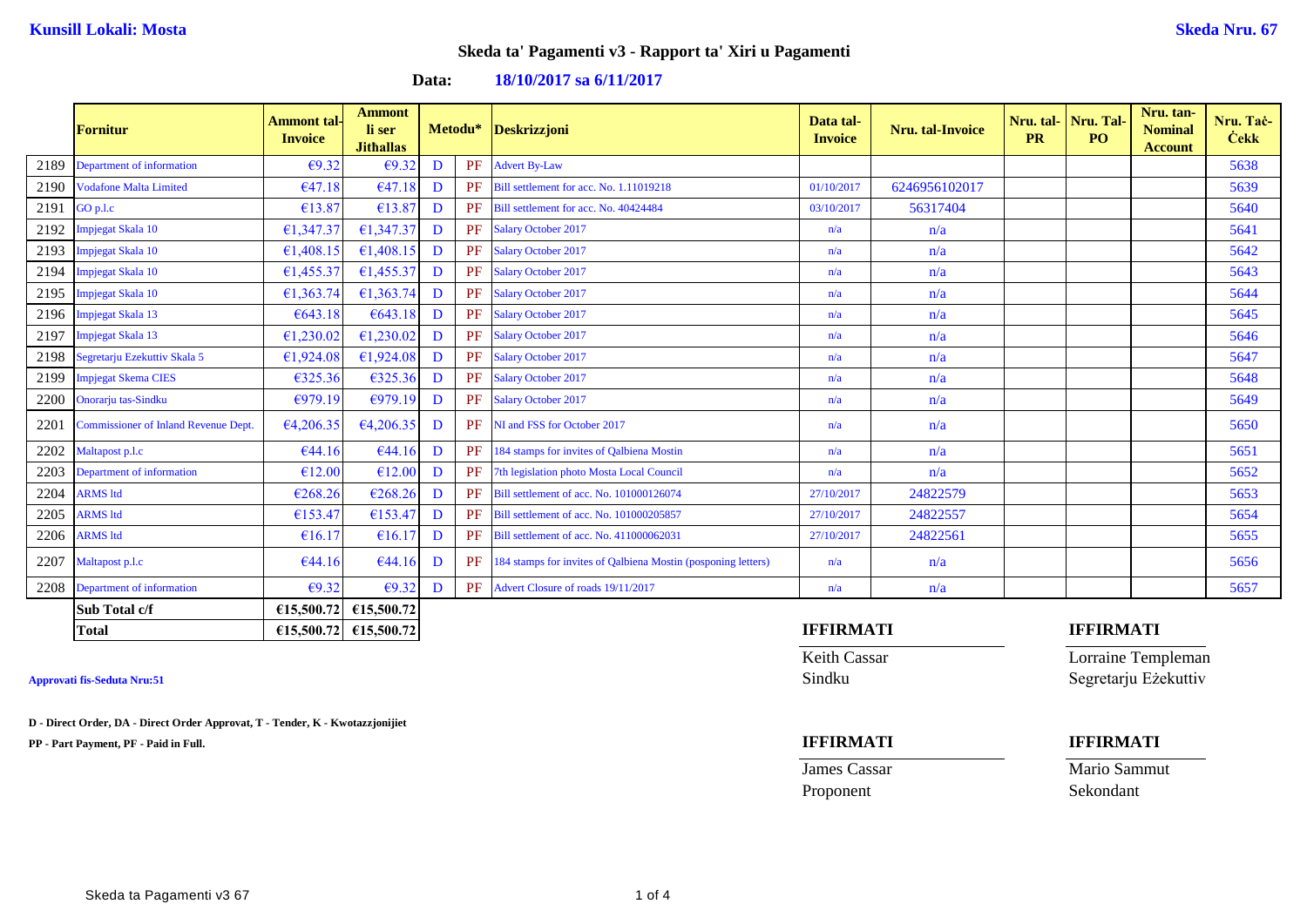**Data: 18/10/2017 sa 6/11/2017**

|      | <b>Fornitur</b>          | Ammont tal-<br><b>Invoice</b> | <b>Ammont</b><br>li ser<br><b>Jithallas</b> |             |    | Metodu* Deskrizzjoni                                                                               | Data tal-<br><b>Invoice</b> | <b>Nru.</b> tal-Invoice | Nru. tal-<br><b>PR</b> | Nru. Tal-<br>PO <sub>1</sub> | Nru. tan-<br><b>Nominal</b><br><b>Account</b> | Nru. Tač-<br><b>Cekk</b> |
|------|--------------------------|-------------------------------|---------------------------------------------|-------------|----|----------------------------------------------------------------------------------------------------|-----------------------------|-------------------------|------------------------|------------------------------|-----------------------------------------------|--------------------------|
| 2209 | <b>Adam Bugeja</b>       | €78.47                        | €3,204.57                                   | $\mathbf T$ | PF | Transporting CUBE roundabout from Triq K. Darmanin to Marija<br>Regina School in Zokrija           | 17/10/2017                  | WO 44-2017              |                        | WO 44-<br>2017               | 2310/003                                      | 5658                     |
| 2210 | <b>Adam Bugeja</b>       | €620.62                       |                                             | T           | PF | Lowering payement for push/wheelchairs in Triq Gafa' c/w Triq il-<br><b>Barrieri</b>               | 17/10/2017                  | WO 47-2017              |                        | WO 47-<br>2017               | 2310/003                                      | 5658                     |
| 2211 | <b>Adam Bugeja</b>       | €134.52                       |                                             | T           | PF | Removing illegal dumping in Triq Ruzar Briffa (Apr2017)                                            | 17/10/2017                  | WO 50-2017              |                        | <b>WO 50-</b><br>2017        | 2310/003                                      | 5658                     |
| 2212 | <b>Adam Bugeja</b>       | €344.66                       |                                             | T           | PF | Removing illegal pavement in Triq Kurat Schembri in front of<br>back door Ta' Marija Restaurant    | 17/10/2017                  | WO 60-2017              |                        | WO 60-<br>2017               | 2310/003                                      | 5658                     |
| 2213 | <b>Adam Bugeja</b>       | €605.25                       |                                             | T           | PF | Creating water way in Triq il-Wata & Triq T Dingli + temporary<br>removal of tiles in Civic Centre | 17/10/2017                  | WO 71.2017              |                        | <b>WO</b><br>71.2017         | 2310/003                                      | 5658                     |
| 2214 | <b>Adam Bugeja</b>       | €599.05                       |                                             | T           | PF | Moving Merhba / Sahha Mosta sign in Vjal Ragusa                                                    | 17/10/2017                  | WO 73-2017              |                        | WO 73-<br>2017               | 2310/003                                      | 5658                     |
| 2215 | <b>Adam Bugeja</b>       | €687.48                       |                                             | T           | PF | Repairing of storm water culvert in Triq il-Kbira near alley 1                                     | 17/10/2017                  | WO 75-2017              |                        | <b>WO 75-</b><br>2017        | 2310/003                                      | 5658                     |
| 2216 | <b>Adam Bugeja</b>       | €134.52                       |                                             | T           | PF | Removing illegal dumping in Triq Ruzar Briffa (June2017)                                           | 17/10/2017                  | WO 77-2017              |                        | WO 77-<br>2017               | 2310/003                                      | 5658                     |
| 2217 | <b>Albert Camilleri</b>  | €400.00                       | €400.00                                     | D           | PF | Photography and artwork Qarghasel 2017                                                             | 12/10/2017                  |                         |                        | 1385                         | 3360                                          | 5659                     |
| 2218 | <b>Allied Newspapers</b> | € $60.30$                     | €60.30                                      | D           | PF | Advert 14/10/2017 Mosta Local Council Bye Law                                                      | 20/10/2017                  | ASI642183               |                        |                              | 2940                                          | 5660                     |
| 2219 | $\sqrt{2X}$ Ironmongery  | €97.60                        | €97.60                                      | D           | PF | Various ironmongery items                                                                          | 17/10/2017                  | 8241                    |                        | 1424                         | 2210/002                                      | 5661                     |
| 2220 | C.S.D. Office Supplies   | €165.17                       | €165.17                                     | D           | PF | A4 papers, Files and staples                                                                       | 24/10/2017                  | 3849                    |                        | 1429                         | 2620                                          | 5662                     |
| 2221 | Calleja Ltd              | €84.35                        | €84.35                                      | D           | PF | <b>50 Fl. Tubes 18W</b>                                                                            | 20/10/2017                  | 70052378                |                        | 1422                         | 2210/002                                      | 5663                     |
|      | Sub Total c/f            | 64,011.99                     | 64,011.99                                   |             |    |                                                                                                    |                             |                         |                        |                              |                                               |                          |
|      | Sub Total b/f            |                               | $\epsilon$ 15,500.72 $\epsilon$ 15,500.72   |             |    |                                                                                                    |                             |                         |                        |                              |                                               |                          |

**D - Direct Order, DA - Direct Order Approvat, T - Tender, K - Kwotazzjonijiet**

**PP - Part Payment, PF - Paid in Full. IFFIRMATI IFFIRMATI**

Proponent Sekondant

# **Total €19,512.71 €19,512.71 IFFIRMATI IFFIRMATI**

Keith Cassar Lorraine Templeman **Approvati fis-Seduta Nru:51** Sindku Segretarju Eżekuttiv

**James Cassar Mario Sammut**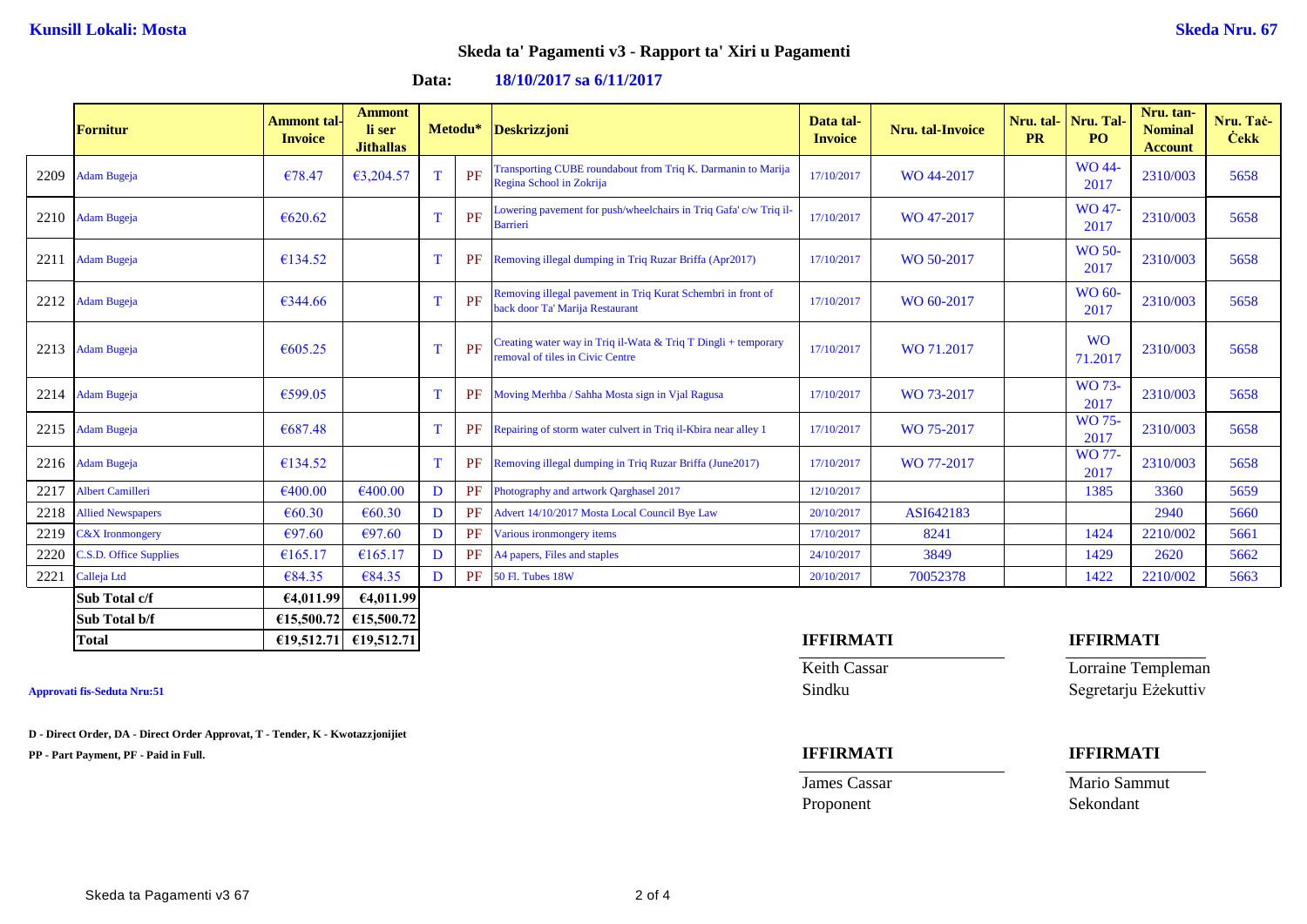## **Data: 18/10/2017 sa 6/11/2017**

|      | Fornitur                           | <b>Ammont tal-</b><br><b>Invoice</b> | <b>Ammont</b><br>li ser<br><b>Jithallas</b> |              | Metodu* | <b>Deskrizzjoni</b>                                                                               | Data tal-<br><b>Invoice</b> | <b>Nru.</b> tal-Invoice | <b>PR</b> | Nru. tal- Nru. Tal-<br>PO. | Nru. tan-<br><b>Nominal</b><br><b>Account</b> | Nru. Tač-<br><b>Cekk</b> |
|------|------------------------------------|--------------------------------------|---------------------------------------------|--------------|---------|---------------------------------------------------------------------------------------------------|-----------------------------|-------------------------|-----------|----------------------------|-----------------------------------------------|--------------------------|
| 2222 | Ell's Urban Services Ltd.          | €443.19                              | €5,771.02                                   |              | PF      | Patching in Triq Madre Tereza                                                                     | 24/10/2017                  | <b>Bill 19</b>          |           | WO 6-201                   | 2310/002                                      | 5664                     |
| 2223 | Ell's Urban Services Ltd.          | €1,130.60                            |                                             | T            | PF      | Patching in Vjal Ragusa & Triq is-Sghajtar                                                        | 24/10/2017                  | <b>Bill 19</b>          |           | WO 74-201                  | 2310/002                                      | 5664                     |
| 2224 | Ell's Urban Services Ltd.          | €397.92                              |                                             |              | PF      | Patching in Triq Dun Karm Schembri, Triq il-Pont, Triq il-Kbira &<br><b>Triq Stivala</b>          | 24/10/2017                  | <b>Bill 19</b>          |           |                            | 2310/002                                      | 5664                     |
| 2225 | Ell's Urban Services Ltd.          | €636.03                              |                                             | T            | PF      | Patching in Triq Tal-Wej                                                                          | 24/10/2017                  | <b>Bill 19</b>          |           | WO 6-201                   | 2310/002                                      | 5664                     |
| 2226 | Ell's Urban Services Ltd.          | €361.24                              |                                             | $\mathbf T$  | PF      | Patching in Triq Tal-Wej                                                                          | 24/10/2017                  | <b>Bill 19</b>          |           | WO 6-201                   | 2310/002                                      | 5664                     |
| 2227 | Ell's Urban Services Ltd.          | €668.56                              |                                             | T            | PF      | Patching in Triq Tal-Wej                                                                          | 24/10/2017                  | <b>Bill 19</b>          |           | WO 6-2017                  | 2310/002                                      | 5664                     |
| 2228 | Ell's Urban Services Ltd.          | €245.71                              |                                             | $\mathbf{T}$ | PF      | Patching in Triq it-Torri, Triq il-Mithna l-Qadima & Triq Guzeppi<br>Callus                       | 24/10/2017                  | <b>Bill 19</b>          |           | WO 87-201                  | 2310/002                                      | 5664                     |
| 2229 | Ell's Urban Services Ltd.          | €854.05                              |                                             | T            | PF      | Patching in Triq tal-Milord                                                                       | 24/10/2017                  | <b>Bill 19</b>          |           | WO 51-201                  | 2310/002                                      | 5664                     |
| 2230 | <b>Ell's Urban Services Ltd.</b>   | €876.25                              |                                             | T            | PF      | Patching in Triq tal-Milord                                                                       | 24/10/2017                  | <b>Bill 19</b>          |           | WO 51-201                  | 2310/002                                      | 5664                     |
| 2231 | Ell's Urban Services Ltd.          | €157.47                              |                                             | T            | PF      | Patching in Triq tal-Milord                                                                       | 24/10/2017                  | <b>Bill 19</b>          |           | WO 51-201                  | 2310/002                                      | 5664                     |
| 2232 | ean Claude Vella                   | €500.00                              | €500.00                                     | $\mathbf{D}$ | PF      | Filming and editing a video Qarghasel 2017                                                        | 12/10/2017                  | 17-022                  |           | 1390                       | 3360                                          | 5665                     |
| 2233 | <b>JGC</b> Limited                 | €939.28                              | €939.28                                     | D            | PF      | Repairing bridge steel structure $\&$ changing 6 tiles + alignment of<br>floor Gnien Reggie Cilia | 30/10/2017                  | 2017-0205               |           | 1430                       | 2310/003                                      | 5666                     |
| 2234 | oseph Grech obo Grech's Woodworks  | €260.00                              | €260.00                                     | D            | PF      | Glass for front office desk                                                                       | 22/10/2017                  | 3                       |           | 1426                       | 7310                                          | 5667                     |
| 2235 | ands Authority                     | €6,505.94                            | €6,505.94                                   | D            | PF      | P/O Mosta Civic Centre - Administratio offices 4/10/2017 -<br>3/10/2018                           | 02/10/2017                  | 1551187                 |           |                            | 2400                                          | 5668                     |
| 2236 | Mario Mallia                       | €275.00                              | €275.00                                     | D            | PF      | Replacing broken floodlight in Gnien George Grognet de Vasse                                      | 21/102017                   | 964                     |           | WO111-201                  | 2310/003                                      | 5669                     |
| 2237 | <b>Northern Cleaning Group Ltd</b> | €12,129.24                           | €16,524.74                                  | T            | PF      | <b>Collection of Waste August 2017</b>                                                            | 31/08/2017                  | <b>MST 08/17</b>        |           |                            | 3041                                          | 5670                     |
| 2238 | Northern Cleaning Group Ltd        | €413.00                              |                                             | T            | PF      | Collection of Separated Waste (Glass Bag) September 2017                                          | 12/10/2017                  | NCGgls18/17             |           |                            | 3046                                          | 5670                     |
| 2239 | Northern Cleaning Group Ltd        | €3,982.50                            |                                             | $\mathbf T$  | PF      | Collection of Separated Waste (Grey Bag) September 2017                                           | 12/10/2017                  | NCGrec27/17             |           |                            | 3046                                          | 5670                     |
| 2240 | Orienta Ltd                        | €205.00                              | €205.00                                     | D            | PF      | Wooden table 160x90x75                                                                            | 25/10/2017                  | 16496                   |           | 1428                       | 7310                                          | 5671                     |
|      |                                    |                                      |                                             |              |         |                                                                                                   |                             |                         |           |                            |                                               |                          |
|      | Sub Total c/f                      | €30,980.98                           | €30,980.98                                  |              |         |                                                                                                   |                             |                         |           |                            |                                               |                          |
|      | Sub Total b/f                      |                                      | $£19,512.71$ $£19,512.71$                   |              |         |                                                                                                   |                             |                         |           |                            |                                               |                          |

**D - Direct Order, DA - Direct Order Approvat, T - Tender, K - Kwotazzjonijiet**

**PP - Part Payment, PF - Paid in Full. IFFIRMATI IFFIRMATI**

## **Total €50,493.69 €50,493.69 IFFIRMATI IFFIRMATI**

**James Cassar Mario Sammut** Proponent Sekondant

Keith Cassar Lorraine Templeman **Approvati fis-Seduta Nru:51** Sindku Segretarju Eżekuttiv